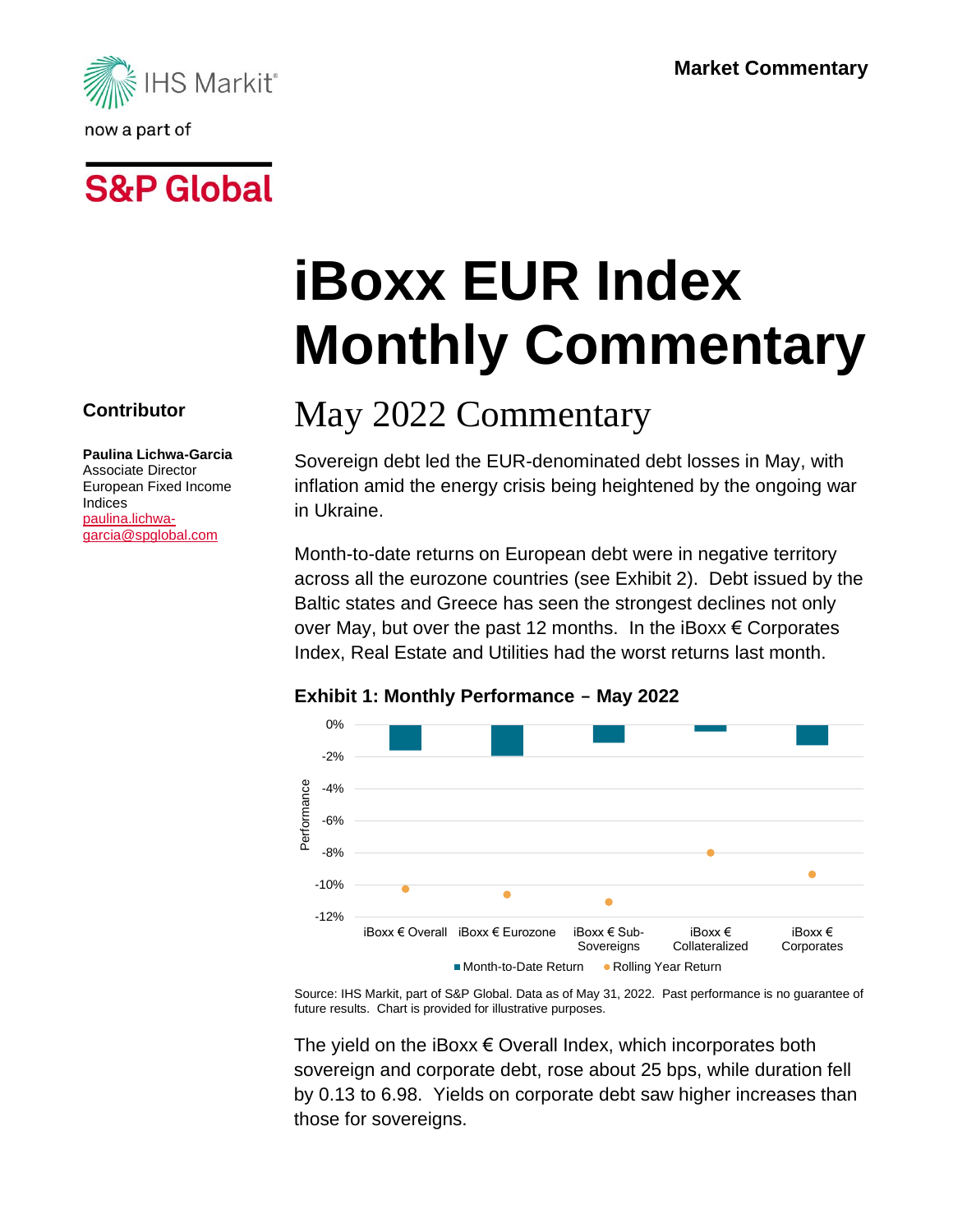Annual yield on the iBoxx  $\epsilon$  Corporates Index rose by 30 bps to 2.69%, with duration slipping only 0.06. Expectations that the European Central Bank will taper its bond buying starting in the third quarter have been pushing yields higher, as this would withdraw an important buyer from this market.





Source: IHS Markit, part of S&P Global. Data as of May 31, 2022. Past performance is no guarantee of future results. Charts are provided for illustrative purposes.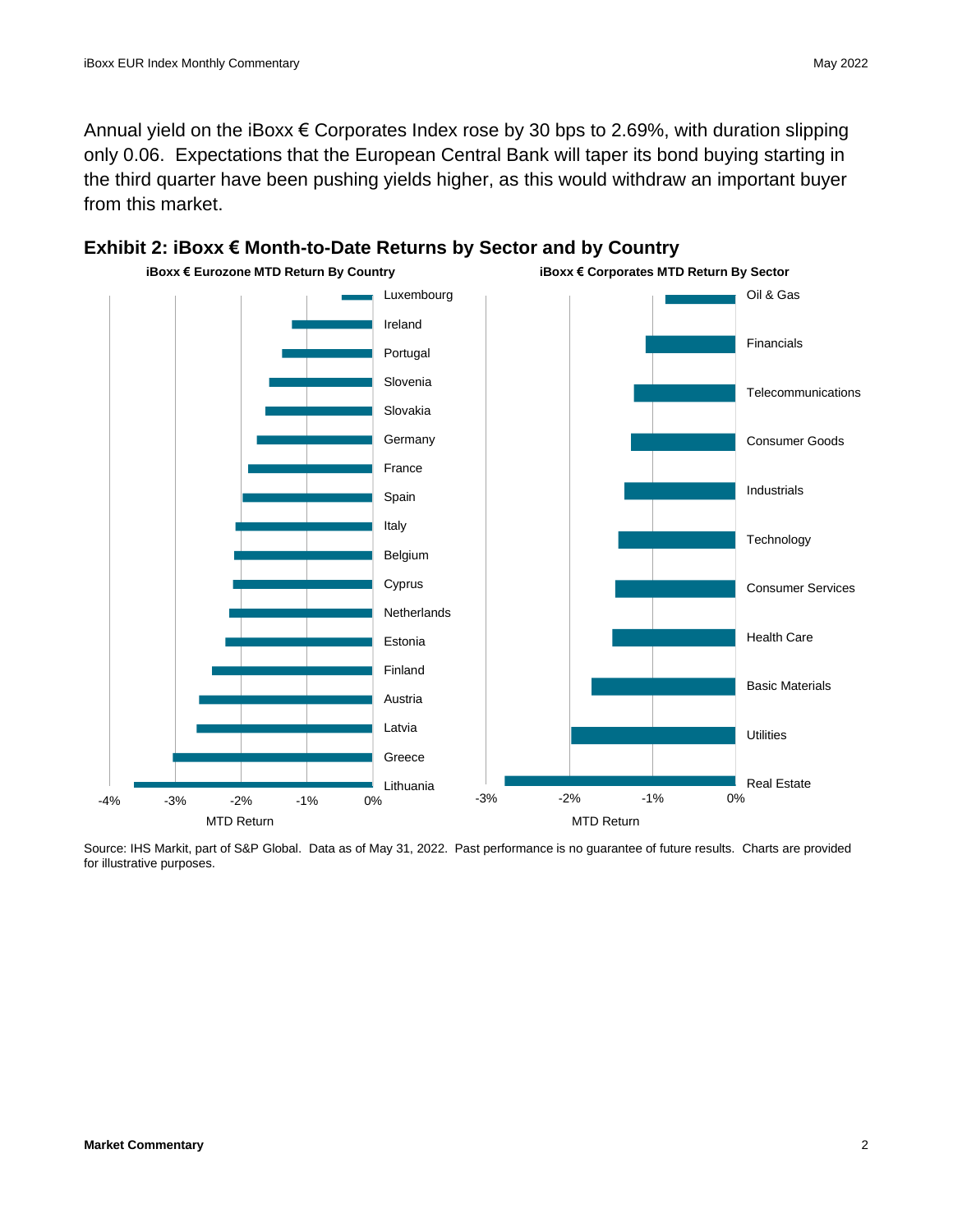### May 2022 Month-End Rebalance

The iBoxx  $€$  Overall Index had a sizable rebalance at the end of May, with 105 new issuances coming in and 64 deletions. Similar to the prior month, a number of larger sovereign bond exits outweighed new entrants, resulting in the iBoxx  $\epsilon$  Overall Index seeing net deletion of more than EUR 50.5 billion of the notional value. Although new corporate debt issuance is currently subdued, corporate insertions added net flows of almost EUR 13 billion in notional amount, with Financials dominating the new additions for a second month. The second-largest addition came from Utilities, which had a poor performance last month. The new bonds in this category came from France's Suez SACA, Dutch TenneT Holding and Italy's Hera SpA.



**Exhibit 3: iBoxx € Corporates Index Insertions and Deletions by Sector**

Source: IHS Markit, part of S&P Global. Data based on market value on last trading day of the month as of May 31, 2022. Chart is provided for illustrative purposes.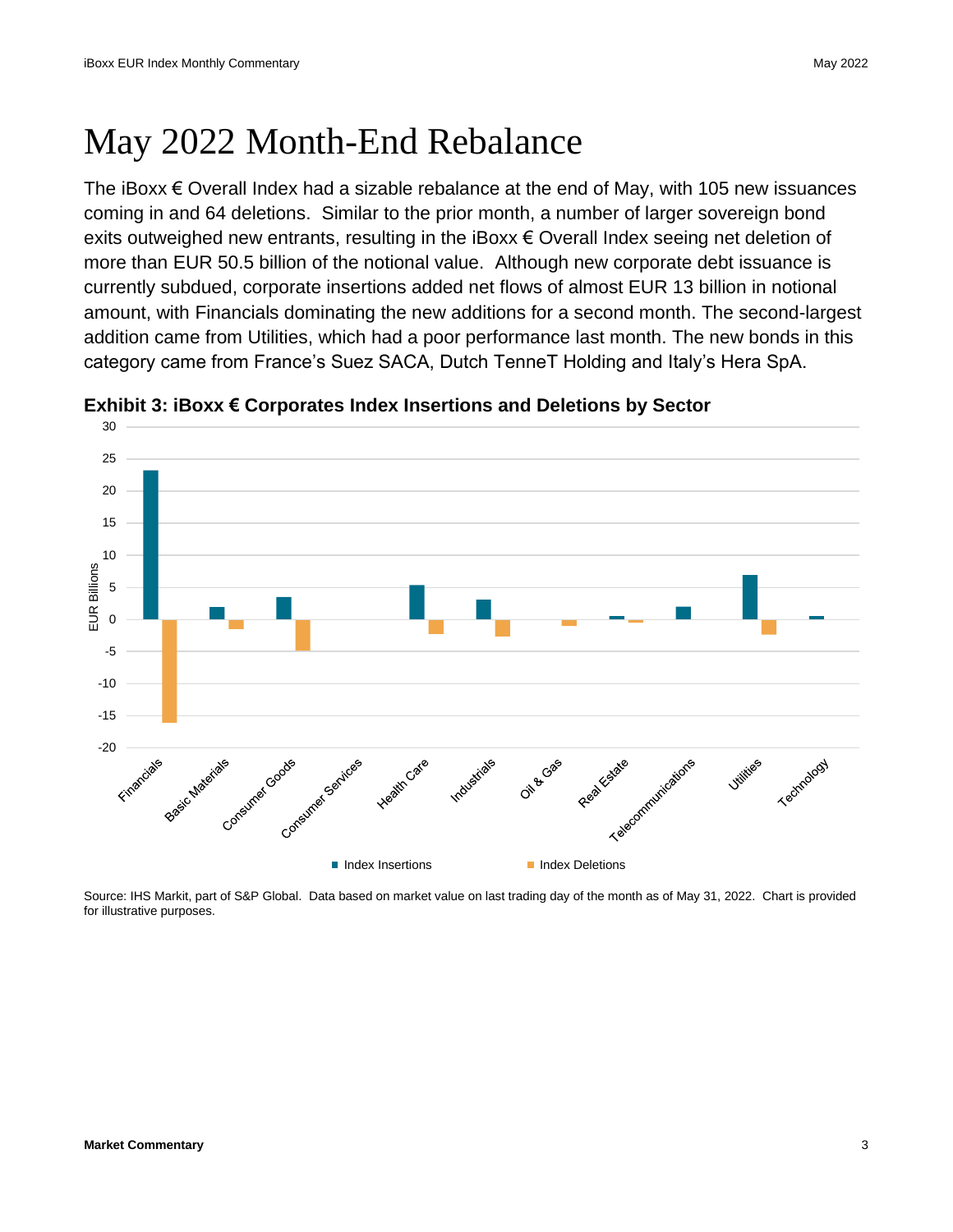### Key Index Analytics

#### **Exhibit 4: Key Index Analytics by Rating and Maturity**

| <b>Rating</b>                      | <b>Number</b><br>of<br><b>Bonds</b> | Index (TRI)<br>Level | Δ MTD   | <b>Market</b><br><b>Value (EUR</b><br><b>Billions)</b> | Yield (%) | ∆ Yield | <b>Duration</b><br>(Years) | ∆ Duration |
|------------------------------------|-------------------------------------|----------------------|---------|--------------------------------------------------------|-----------|---------|----------------------------|------------|
| iBoxx € Overall                    | 5,605                               | 222                  | $-3.6$  | 11,981                                                 | 2.00      | 0.25    | 6.98                       | $-0.13$    |
| iBoxx € Overall AAA                | 1,125                               | 208                  | $-2.7$  | 2,936                                                  | 1.34      | 0.21    | 6.90                       | $-0.10$    |
| iBoxx € Overall AA                 | 925                                 | 203                  | $-3.7$  | 3,623                                                  | 1.76      | 0.23    | 8.21                       | $-0.16$    |
| iBoxx € Overall A                  | 1,467                               | 197                  | $-3.1$  | 2,305                                                  | 2.22      | 0.27    | 6.42                       | $-0.15$    |
| $i$ Boxx $\in$ Overall BBB         | 2,088                               | 277                  | $-4.9$  | 3,117                                                  | 2.91      | 0.32    | 6.02                       | $-0.12$    |
| iBoxx € Liquid High<br>Yield Index | 655                                 | 197                  | $-2.3$  | 337                                                    | 5.97      | 0.45    | 3.63                       | $-0.00$    |
| <b>Maturity</b>                    | <b>Number</b><br>of<br><b>Bonds</b> | Index (TRI)<br>Level | Δ MTD   | <b>Market</b><br><b>Value (EUR</b><br><b>Billions)</b> | Yield (%) | ∆ Yield | <b>Duration</b><br>(Years) | ∆ Duration |
| iBoxx € Overall 1-3                | 1,425                               | 173                  | $-0.4$  | 2,770                                                  | 1.01      | 0.20    | 1.88                       | 0.00       |
| iBoxx € Overall 3-5                | 1,369                               | 205                  | $-1.2$  | 2,508                                                  | 1.57      | 0.21    | 3.81                       | 0.00       |
| iBoxx $\epsilon$ Overall 5+        | 2,811                               | 261                  | $-6.8$  | 6,704                                                  | 2.14      | 0.27    | 10.27                      | $-0.15$    |
| iBoxx € Overall 5-7                | 1,035                               | 234                  | $-2.5$  | 1,954                                                  | 1.78      | 0.21    | 5.60                       | $-0.02$    |
| iBoxx € Overall 7-10               | 967                                 | 254                  | $-4.3$  | 1,982                                                  | 2.03      | 0.25    | 7.94                       | 0.01       |
| iBoxx € Overall 10+                | 809                                 | 300                  | $-13.1$ | 2,767                                                  | 2.27      | 0.29    | 15.23                      | $-0.29$    |
| iBoxx € Overall 15+                | 359                                 | 311                  | $-17.3$ | 1,578                                                  | 2.29      | 0.31    | 18.55                      | $-0.28$    |
| <b>Sector</b>                      | <b>Number</b><br>of<br><b>Bonds</b> | Index (TRI)<br>Level | Δ MTD   | <b>Market</b><br><b>Value (EUR</b><br><b>Billions)</b> | Yield (%) | ∆ Yield | <b>Duration</b><br>(Years) | ∆ Duration |
| $iBoxx \in Overall$                | 1,425                               | 173                  | $-0.4$  | 2,770                                                  | 1.01      | 0.20    | 1.88                       | 0.00       |
| iBoxx € Sovereigns                 | 1,369                               | 205                  | $-1.2$  | 2,508                                                  | 1.57      | 0.21    | 3.81                       | 0.00       |
| iBoxx € Sub-<br>Sovereigns         | 2,811                               | 261                  | $-6.8$  | 6,704                                                  | 2.14      | 0.27    | 10.27                      | $-0.15$    |
| iBoxx € Collateralized             | 1,035                               | 234                  | $-2.5$  | 1,954                                                  | 1.78      | 0.21    | 5.60                       | $-0.02$    |
| iBoxx € Corporates                 | 967                                 | 254                  | $-4.3$  | 1,982                                                  | 2.03      | 0.25    | 7.94                       | 0.01       |

Source: IHS Markit, part of S&P Global. Data as of May 31, 2022. Index performance based on total return in EUR, rebased to 100 on Dec. 31, 1997. Yield reflects annual yield. Duration is weighted average duration to maturity of all constituents in the specific index, in years. Past performance is no guarantee of future results. Table is provided for illustrative purposes.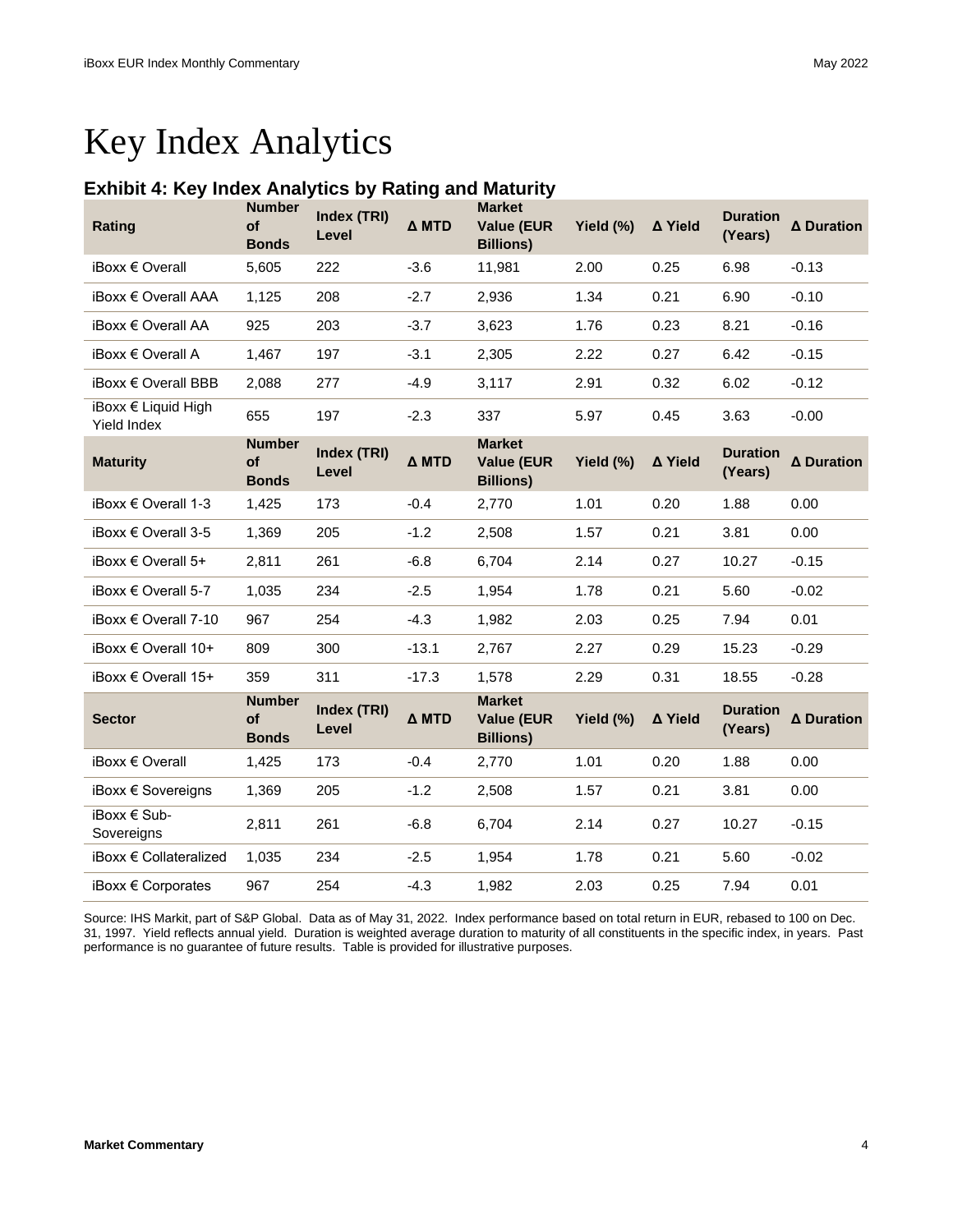| Rating                             | Maturity (%)<br><b>Overall</b> |                          |         |         |          |           |           |  |  |  |
|------------------------------------|--------------------------------|--------------------------|---------|---------|----------|-----------|-----------|--|--|--|
|                                    | $(\%)$                         | $1 - 3$                  | $3 - 5$ | $5 - 7$ | $7 - 10$ | 10+ Years | 15+ Years |  |  |  |
| $iBoxx \in Overall$                | $-1.60$                        | $-0.23$                  | $-0.59$ | $-1.04$ | $-1.65$  | $-4.16$   | $-5.28$   |  |  |  |
| iBoxx € Overall AAA                | $-1.27$                        | $-0.12$                  | $-0.29$ | $-0.60$ | $-1.10$  | $-4.04$   | $-5.27$   |  |  |  |
| iBoxx € Overall AA                 | $-1.81$                        | $-0.19$                  | $-0.48$ | $-0.88$ | $-1.32$  | $-4.38$   | $-5.65$   |  |  |  |
| iBoxx $\in$ Overall A              | $-1.54$                        | $-0.25$                  | $-0.60$ | $-1.13$ | $-1.75$  | $-4.17$   | $-5.20$   |  |  |  |
| iBoxx € Overall BBB                | $-1.72$                        | $-0.36$                  | $-0.92$ | $-1.60$ | $-2.39$  | $-3.90$   | $-4.48$   |  |  |  |
| iBoxx € High Yield<br>Liquid Index | $-1.14$                        | $\overline{\phantom{a}}$ |         | ٠       | ٠        |           |           |  |  |  |
| <b>Sector</b>                      | Maturity (%)<br><b>Overall</b> |                          |         |         |          |           |           |  |  |  |
|                                    | $(\%)$                         | $1 - 3$                  | $3 - 5$ | $5 - 7$ | $7 - 10$ | 10+ Years | 15+ Years |  |  |  |
| iBoxx € Overall                    | $-1.60$                        | $-0.23$                  | $-0.59$ | $-1.04$ | $-1.65$  | $-4.16$   | $-5.28$   |  |  |  |
| iBoxx $\epsilon$ Sovereigns        | $-1.96$                        | $-0.29$                  | $-0.65$ | $-1.08$ | $-1.68$  | $-4.43$   | $-5.43$   |  |  |  |
| iBoxx € Sub-Sovereigns             | $-1.13$                        | $-0.08$                  | $-0.22$ | $-0.55$ | $-0.99$  | $-3.31$   | N/A       |  |  |  |
| $iBoxx \in Collateralized$         | $-0.43$                        | $-0.07$                  | $-0.13$ | $-0.37$ | $-0.83$  | $-2.10$   | N/A       |  |  |  |
| iBoxx $\epsilon$ Corporates        | $-1.28$                        | $-0.25$                  | $-0.79$ | $-1.42$ | $-2.24$  | $-3.83$   | $-5.08$   |  |  |  |

#### **Exhibit 5: Month-to-Date Performance**

Source: IHS Markit, part of S&P Global. Data as of May 31, 2022. Index performance based on total return in EUR. Past performance is no guarantee of future results. Table is provided for illustrative purposes.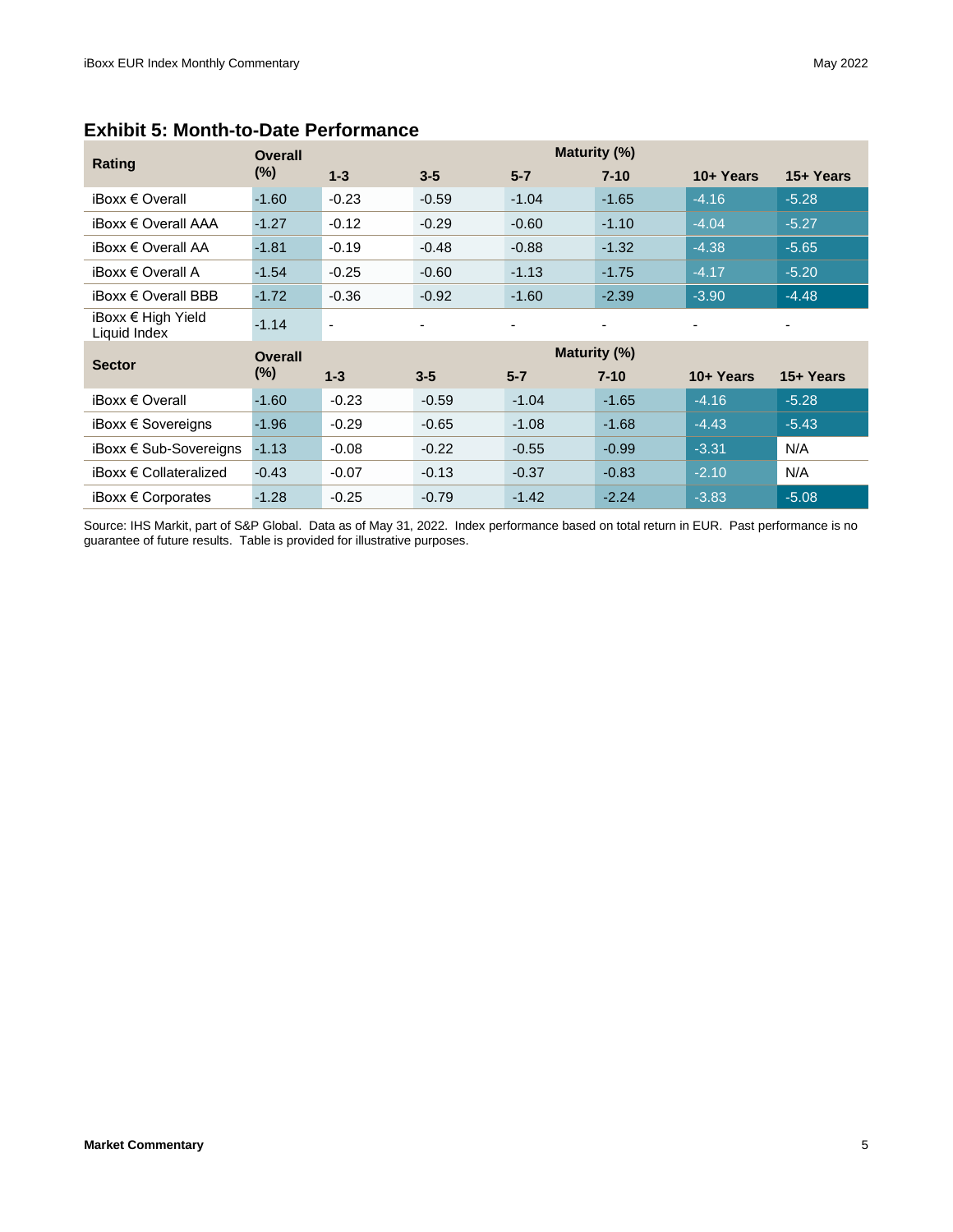### Appendix

#### **Exhibit 6: Total Return, Annual Yield and Duration of the iBoxx € Indices**

#### **Total Return Index**



**Annual Yield**



**Duration**

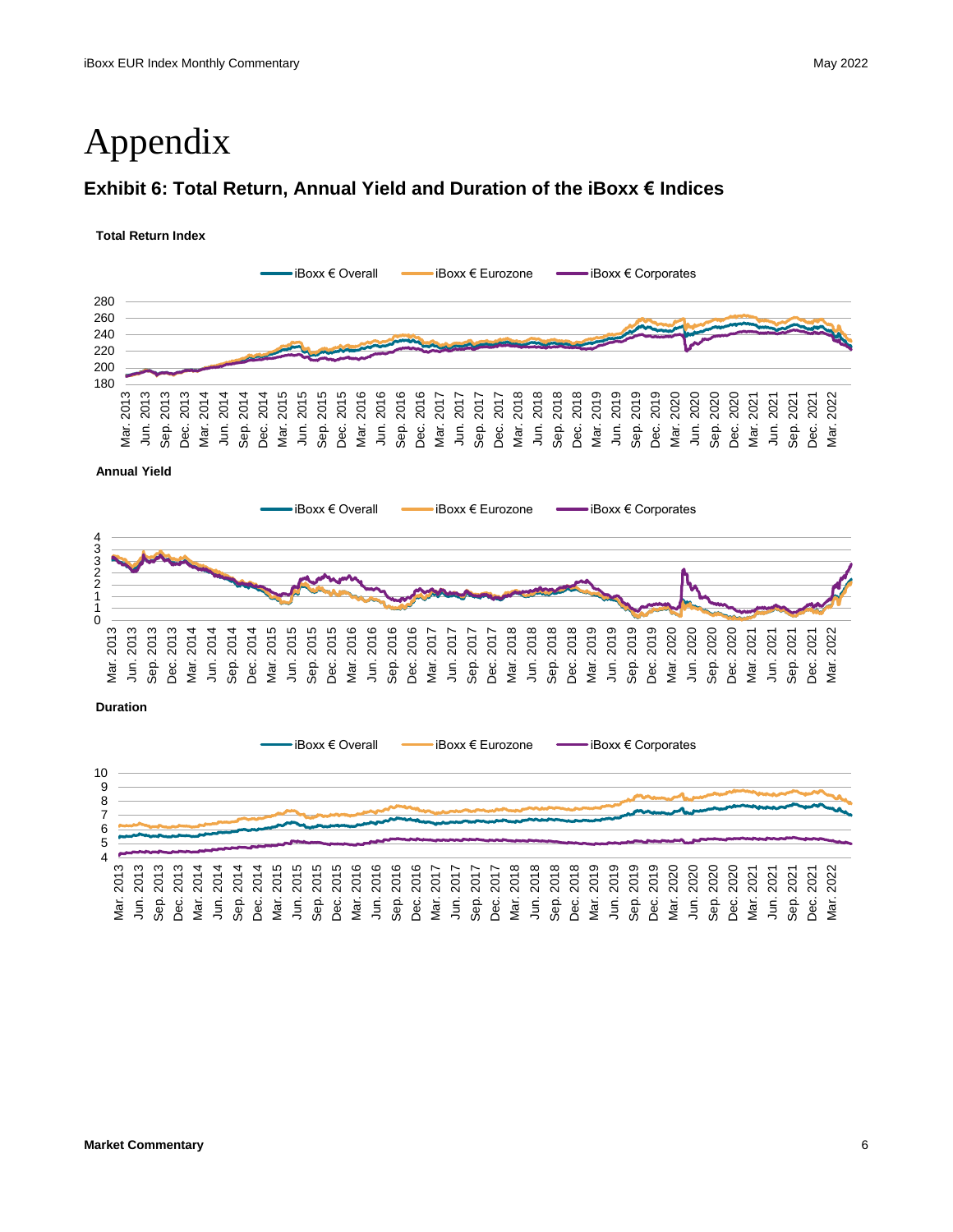#### **Duration**



Source: IHS Markit, part of S&P Global. Data as of May 31, 2022. Index performance based on total return in EUR. Past performance is no guarantee of future results. Duration is weighted average duration to maturity of all constituents in the specific index, in years. Charts are provided for illustrative purposes.